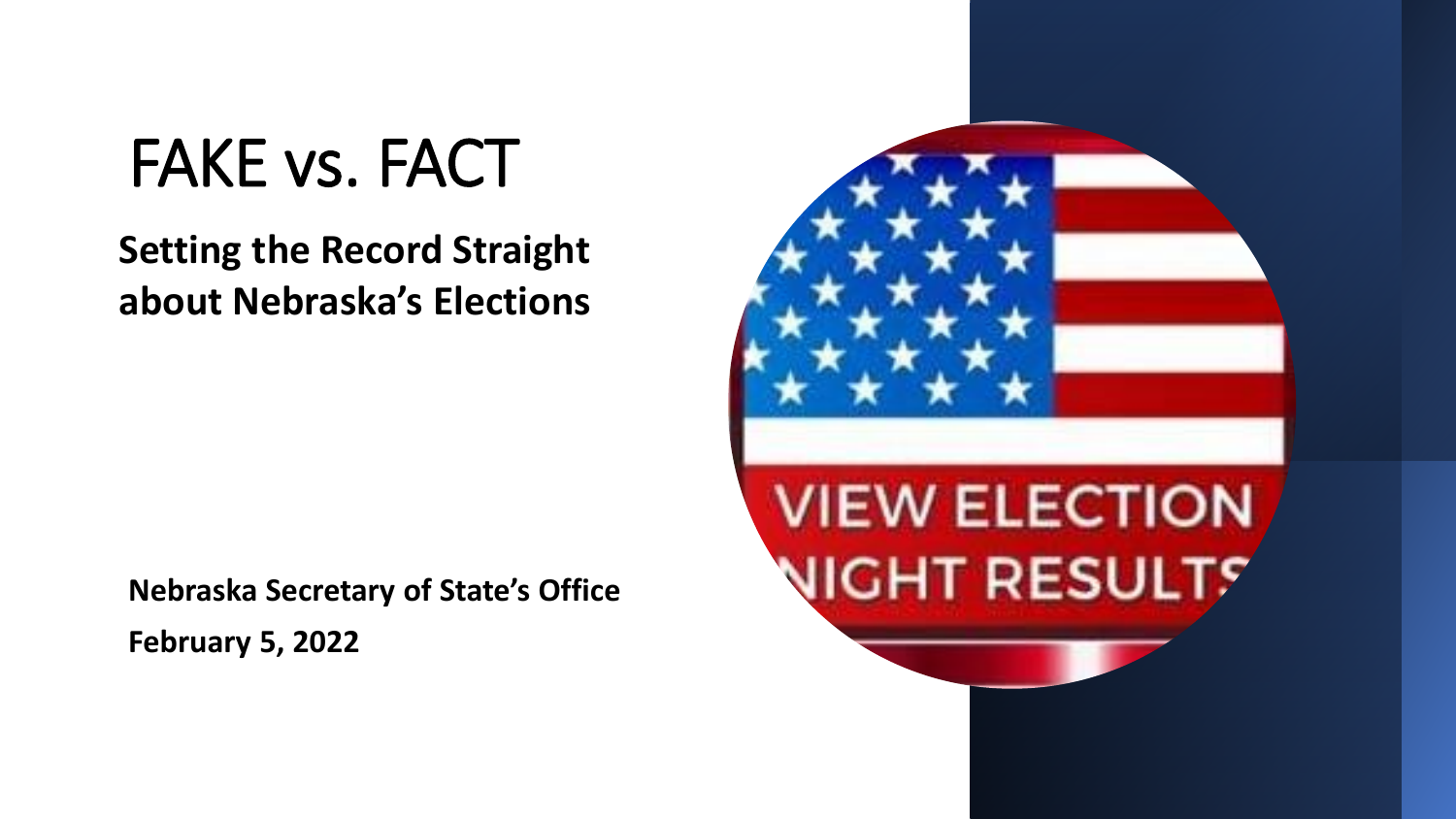

"According to the Secretary of State, in Hamilton County, 73 percent of all 30-year-olds who were registered to vote, voted. The weird part is that **in each county in Nebraska, 73 percent of all 30-year-olds who were registered also voted**. **Yes, each county was**  identical. It did not stop there. For 40-year-olds it's 84 percent, but the same 84 percent for 40-year-olds in each of our 93 counties...**For every age from 18 to 100**, each had their own unique percentage of registered voters that showed up to vote and **they were identical in every county**." – Lorenzo Ortega III

#### **FACT:**

**This claim is false.** For every age, the percentage of voters who turn out to vote is different in every county.

In Hamilton County, 67% of 30-year-olds voted and 78% of 40-year-olds voted.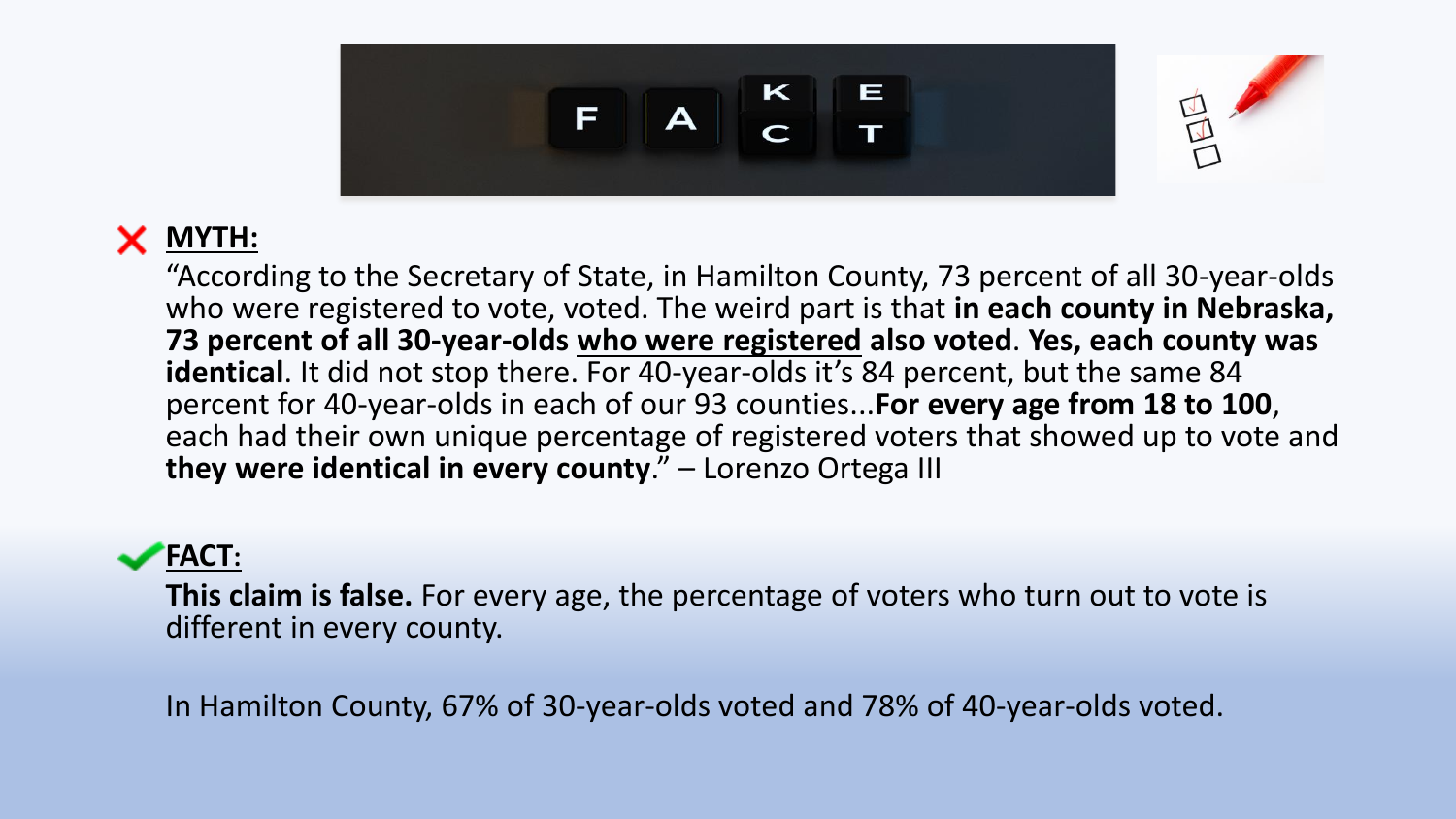"…in each county in Nebraska, 73 percent of all 30-year-olds who were registered also voted. …"

#### **Nebraska 2020 General Turnout % (Voted / Registered) for 30 Year Olds by County**

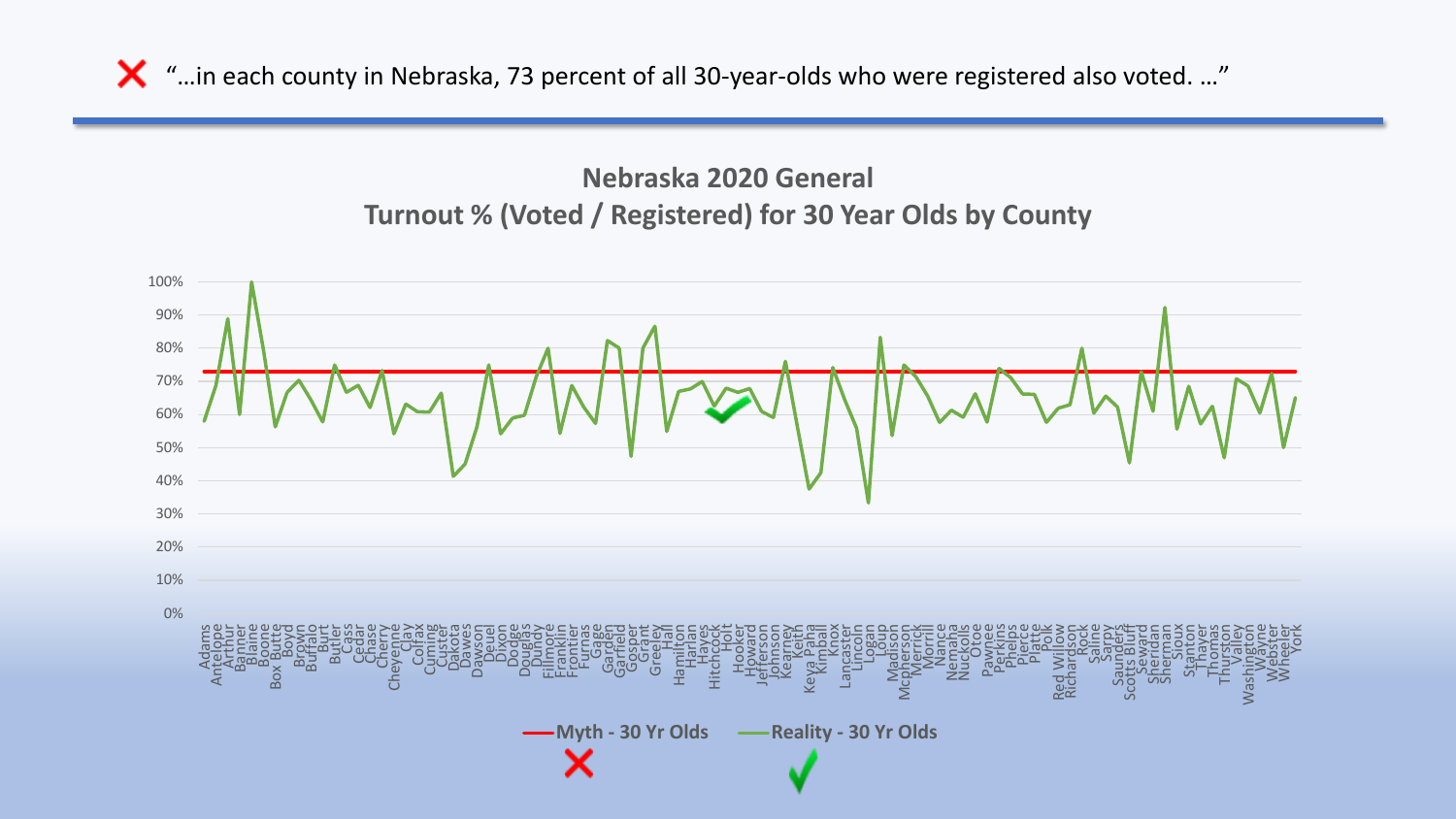"… For 40-year-olds it's 84 percent, but the same 84 percent for 40-year-olds in each of our 93 counties..."

#### **Nebraska 2020 General Turnout % (Voted / Registered) for 40 Year Olds by County**

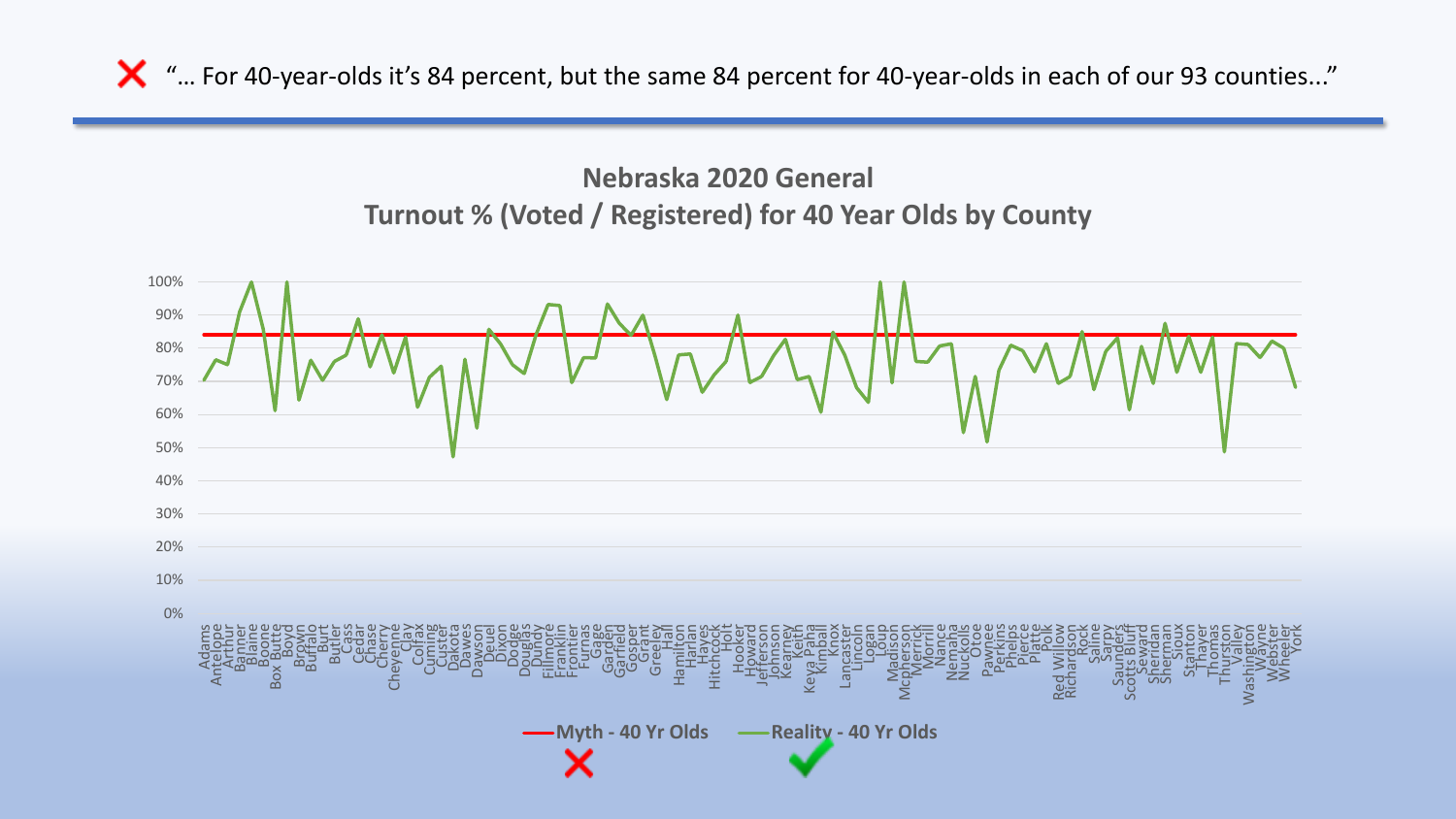

The State reported a reduction in the vote count for President Trump.

### **FACT:**

**The state never reported a reduction** in the vote count for President Trump. **An error was made by Edison Research**, a third-party vendor to the New York Times, which misreported public data from the Secretary of State's website.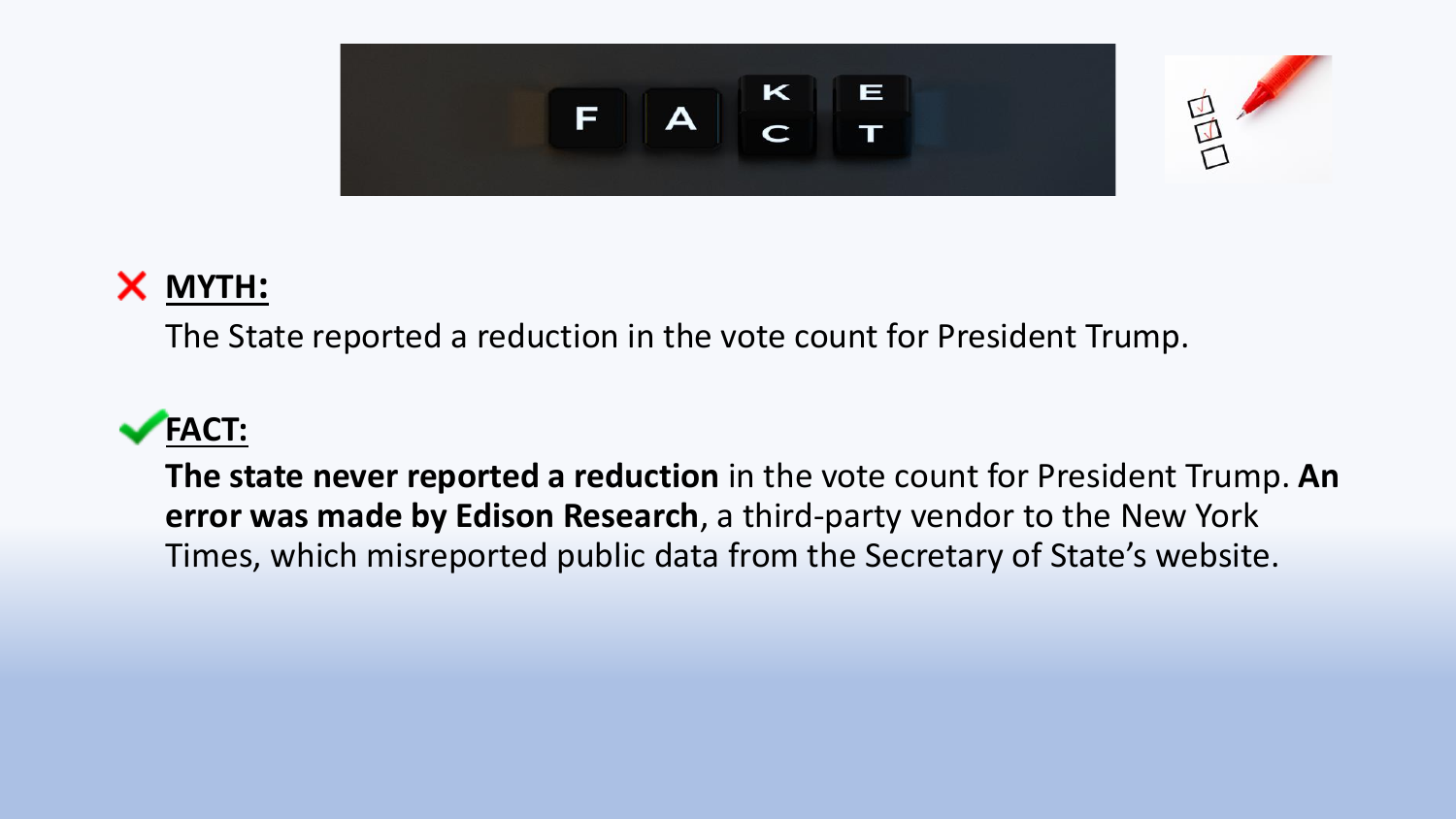**MYTH** – PowerPoint slide from Nebraska Voter Accuracy Project



*Source: <https://www.nevoterap.com/docs/NebVAPPresentation17Dec21v15.pdf>*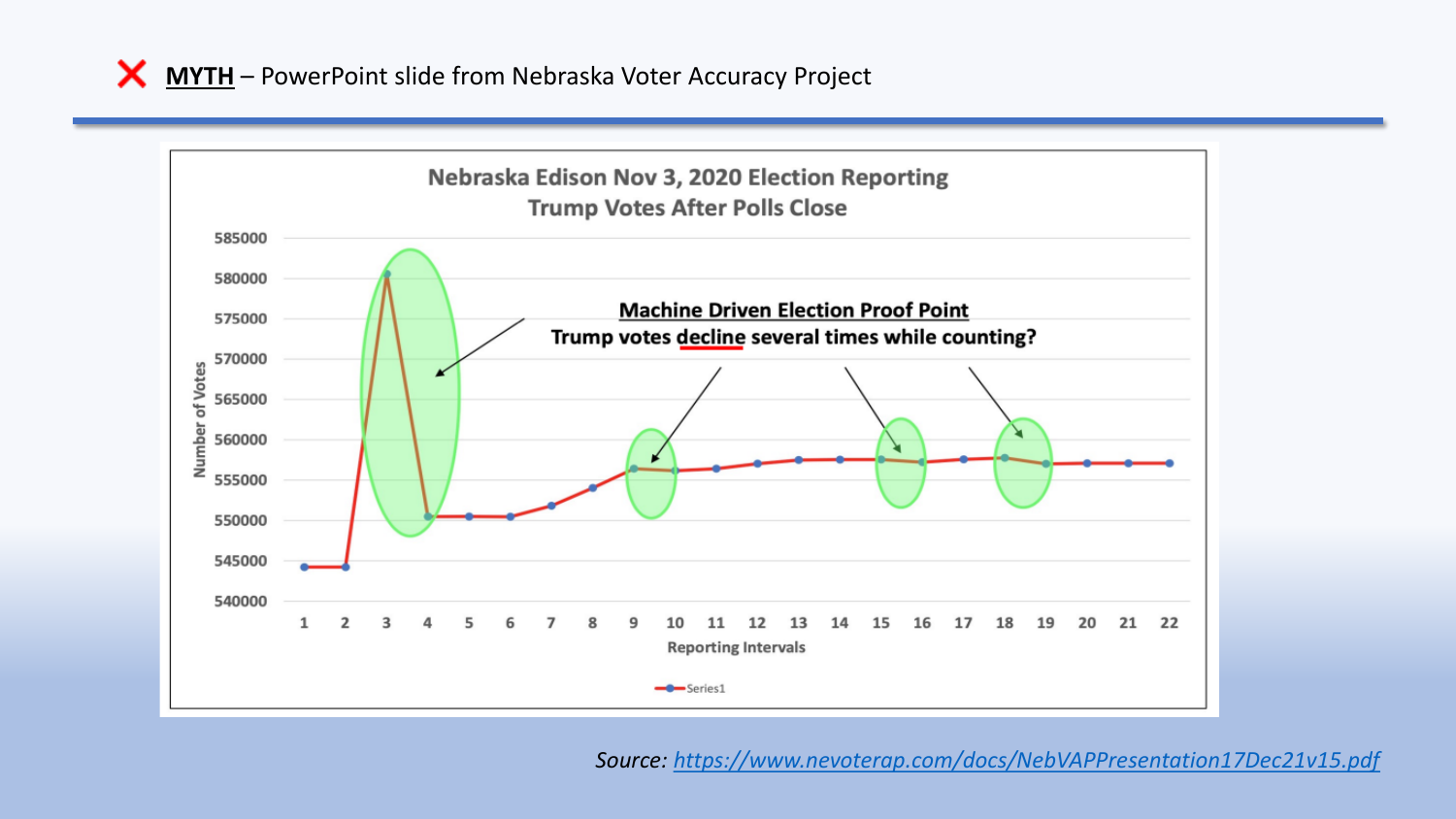

#### Edison Research vs Nebraska Election Website

2020 General - Trump Votes



Source - Red line: *<https://static01.nyt.com/elections-assets/2020/data/api/2020-11-03/race-page/nebraska/president.json>* Green line: Nebraska Election Night Results Website reports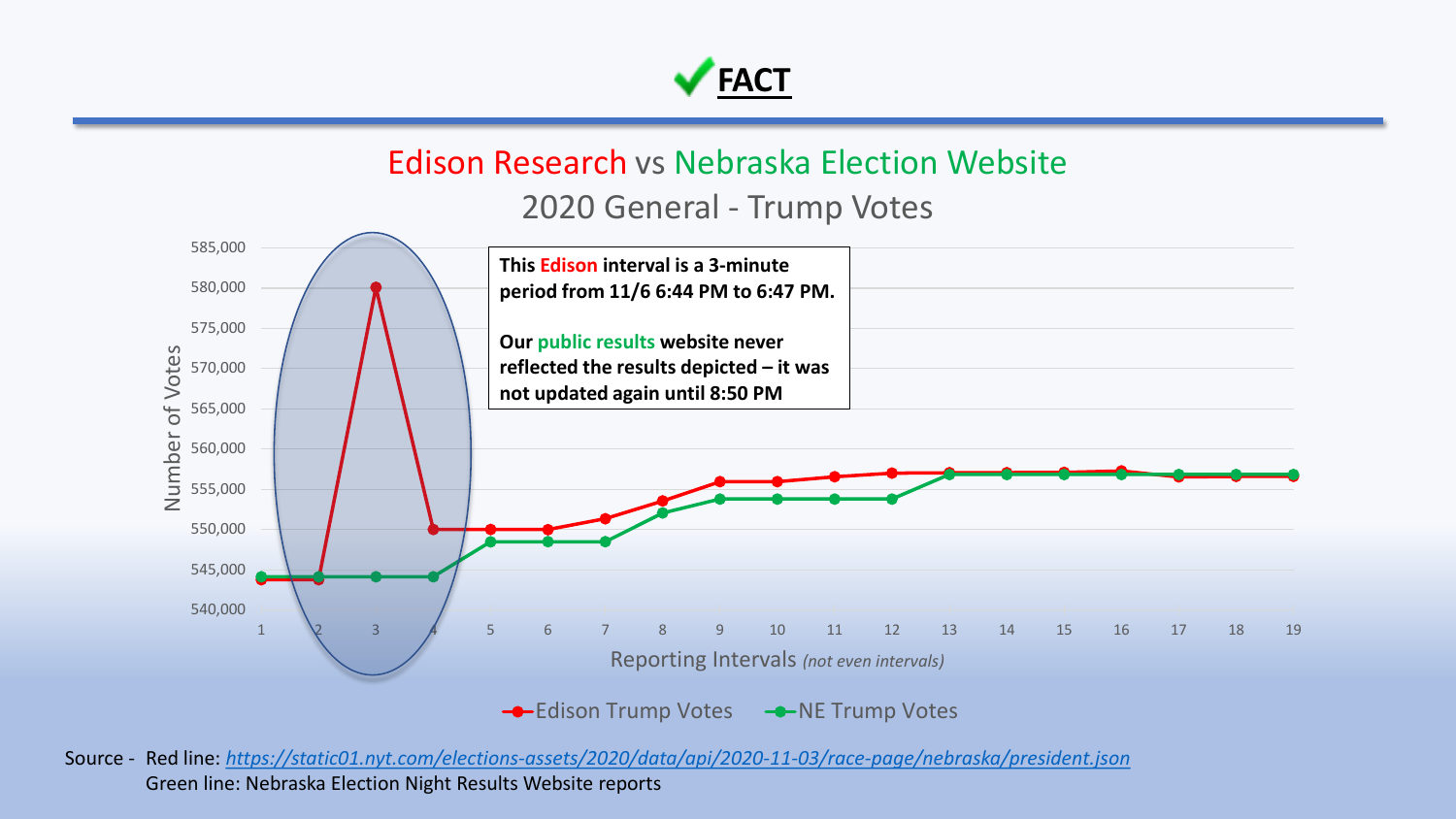



Hundreds of affidavits have been collected in Nebraska proving voter fraud.

### **FACT:**

The Secretary of State's Office has received **no affidavits** from any organization. To the extent they can be tracked, the bits and pieces we have seen are not correct.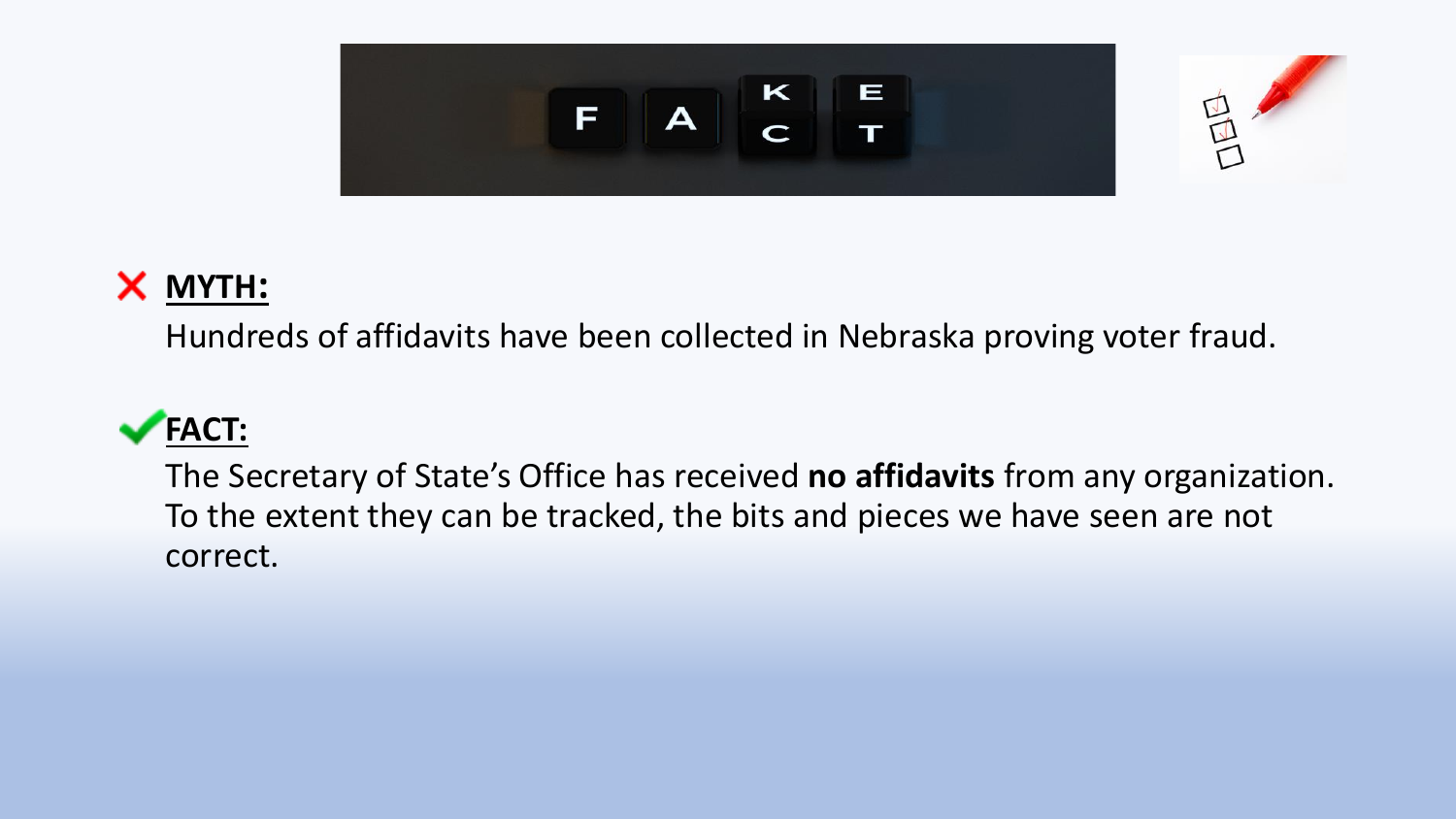



"Our Nebraska votes are stored by ES&S using software from a company called Crowdstrike." – *anonymous letter*

# **FACT:**

The Nebraska Secretary of State's Office **does not** use Crowdstrike. ES&S **does not** use Crowdstrike, nor was it installed on any of the voting tabulators or hardened computers that Nebraska purchased from ES&S. **Lancaster County** has an agreement with Crowdstrike for endpoint detection and response (EDR) software for their internet-facing computers.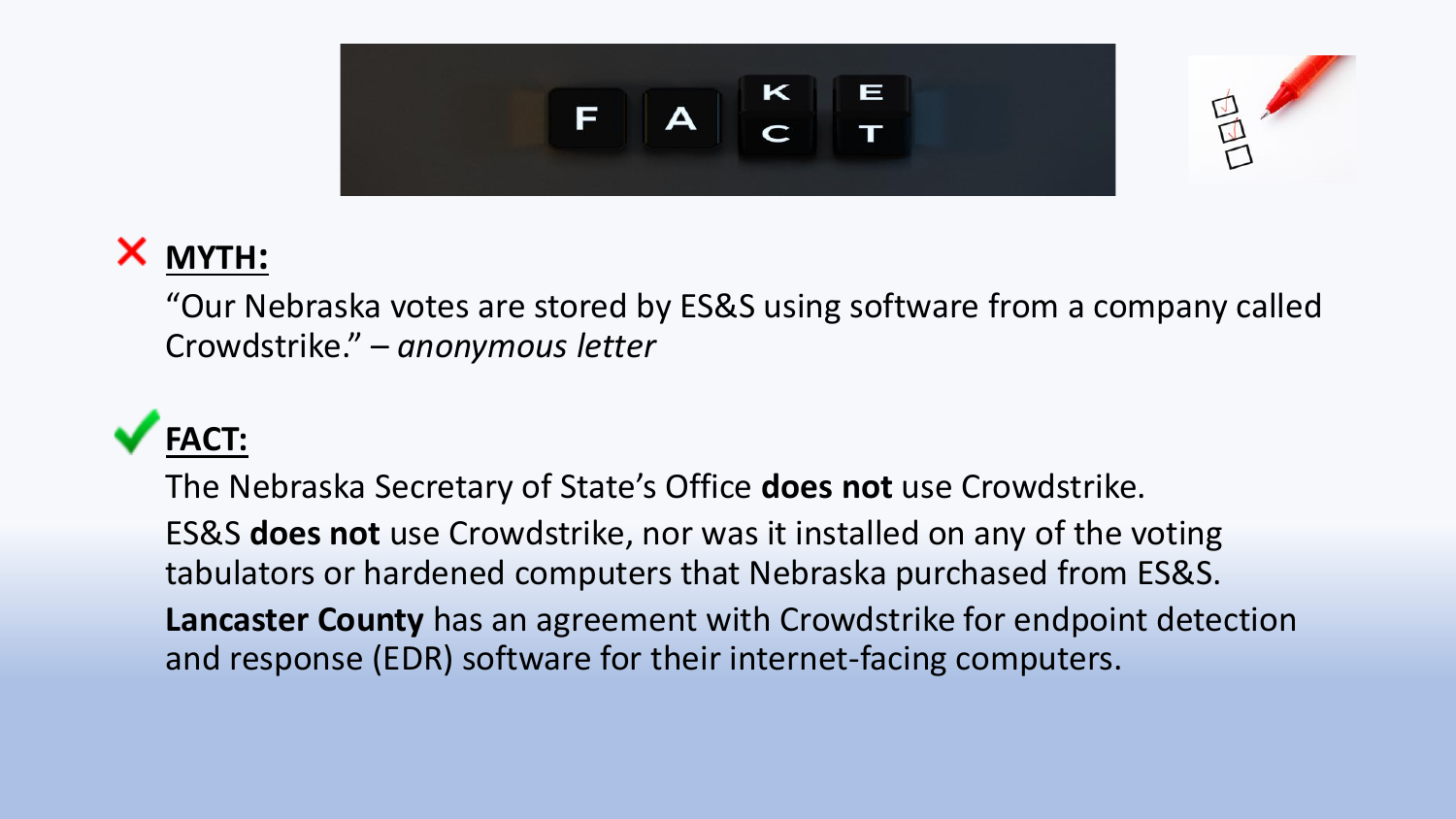



Nebraska election officials do not have election ballot images, which violates state and federal law.



There is no such requirement. Nebraska election officials do not create or keep **ballot images**. We keep **ballots**, securely, for 22 months, as required by law.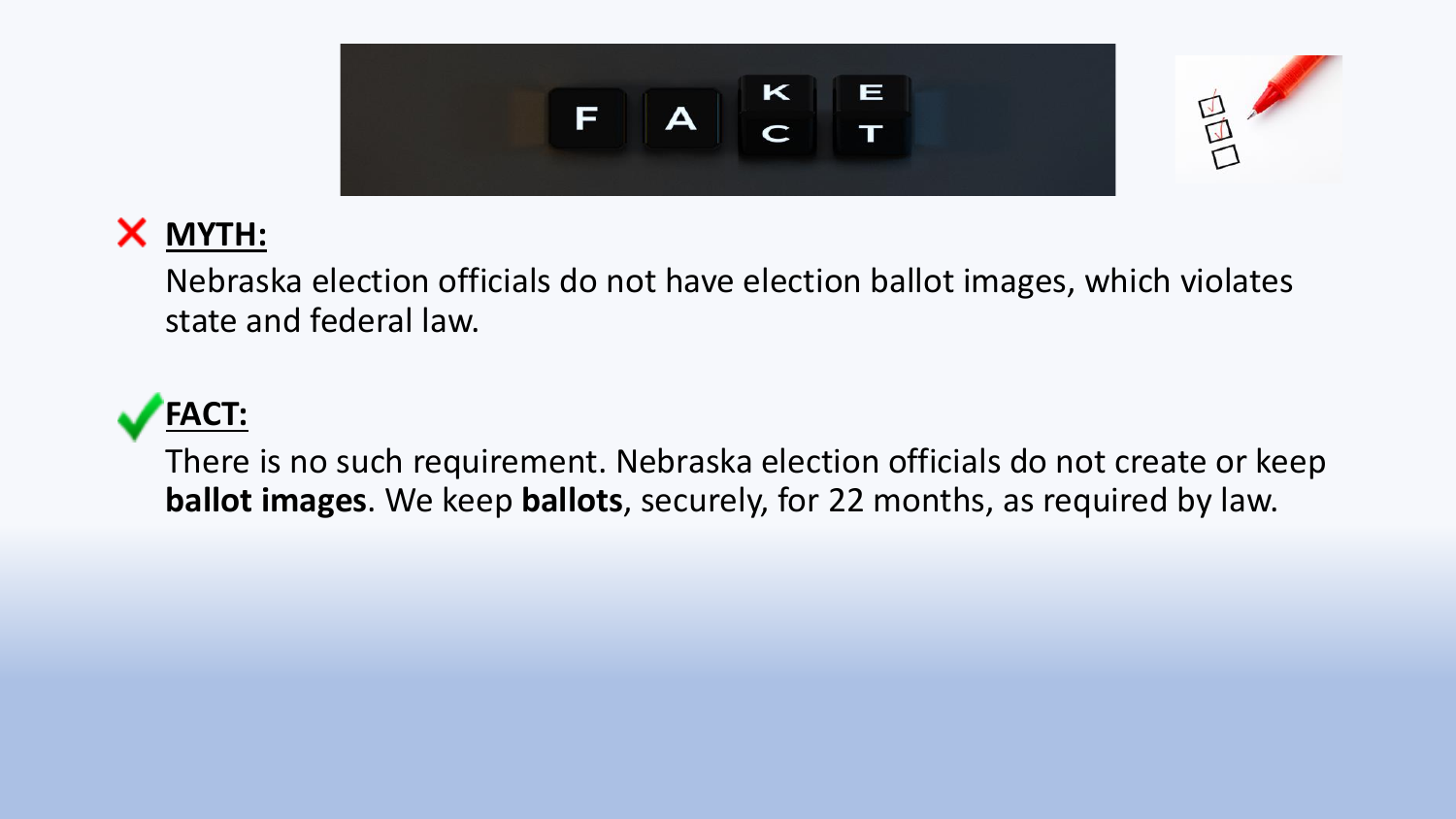



In Nebraska there were more registered voters than vote eligible voters. 10 counties have more registered voters than census population.

#### **FACT:**

There are only 5 counties in Nebraska that have slightly more registered voters than census data (cumulatively, 21 voters).

These counties are some of the smallest counties in the entire nation. In total they represent 2,147 active registered voters out of the more than 1.239 million registered voters in Nebraska. These counties conduct proper list maintenance on their voter registrations lists. The minor overages can be accounted for by voters who cannot be removed from the rolls for 2 federal elections or college students who are registered at home but were counted in the census at their college location.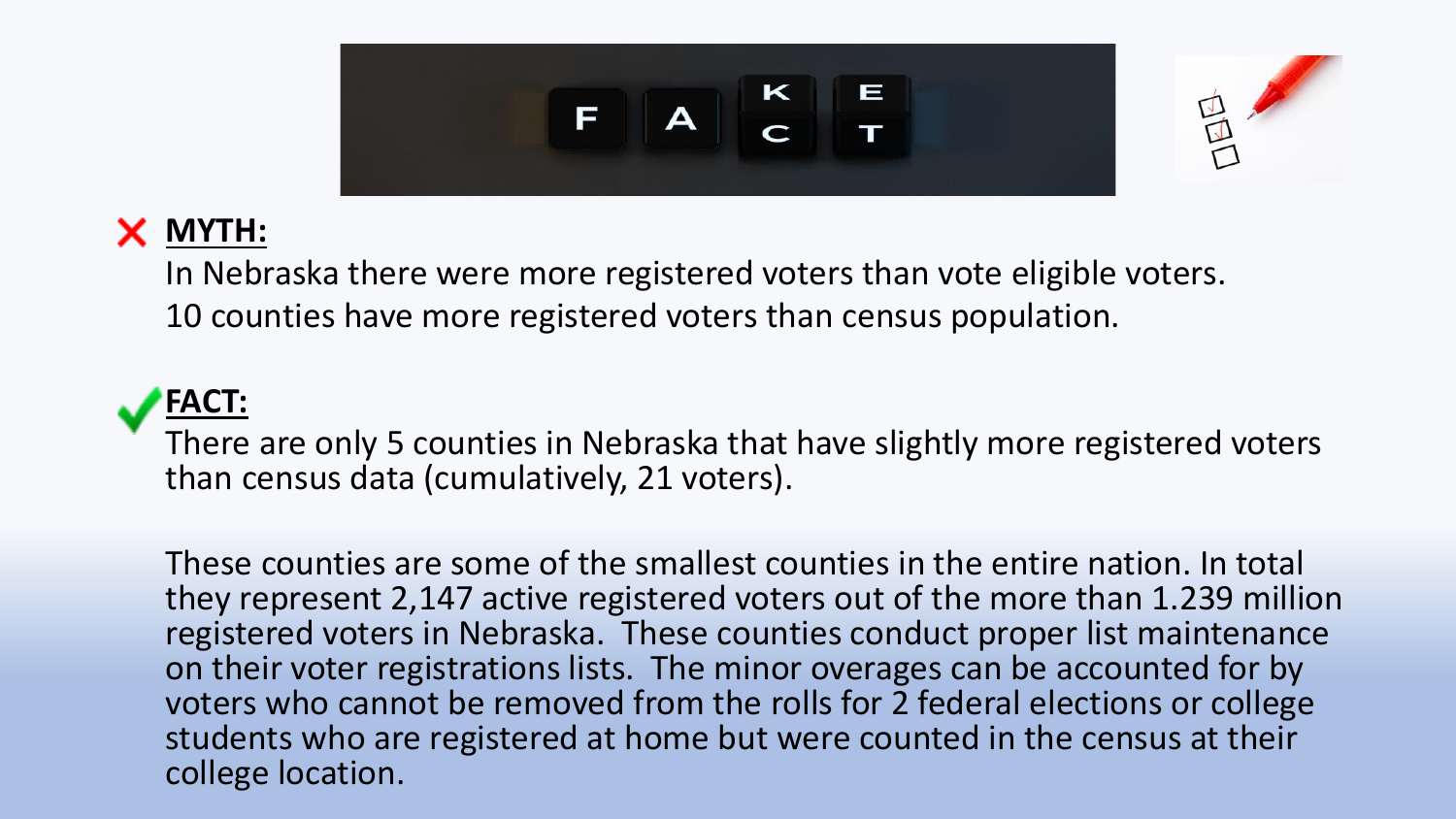

Voter registration rolls were artificially inflated with more than 56,000 fake registrations since 2016, and 26,000 of those fake registrations were removed after the election to clean up evidence after the fact.

### **FACT:**

Many people wait until the last minute to update their voter registration or to register to vote. We continually monitor voter registration numbers, and they ramp up every single election near deadlines, especially presidential elections. This is not indicative of fraud, but rather, it's the nature of elections.

26,039 registrations were removed after the 2020 general election per federal law because **the registrants did not vote** and had failed to respond to inquiries as to their addresses, and subsequently did not update their voter registration, sign a petition, or vote in two federal general elections.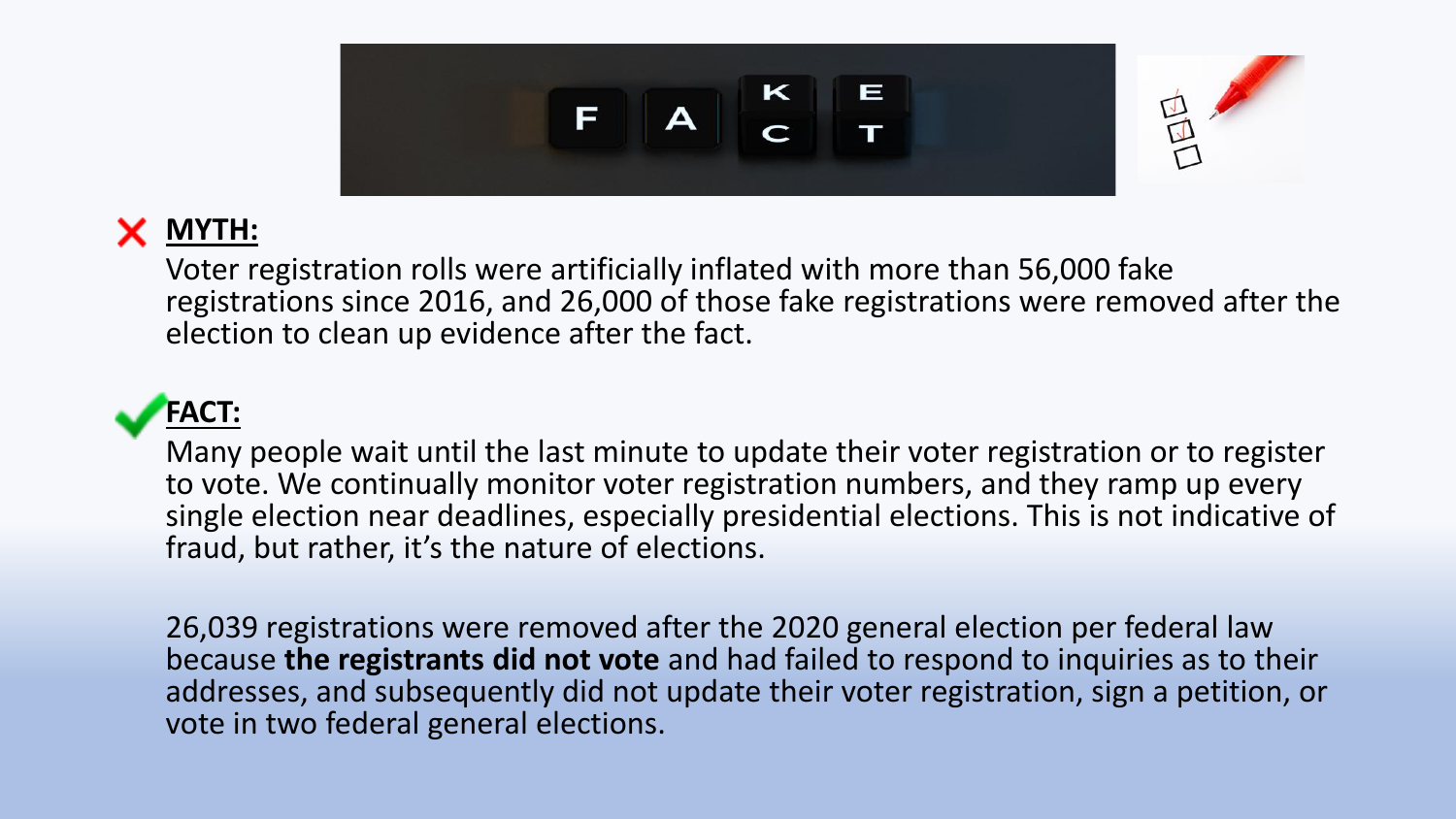

Nebraska doesn't test its voting equipment.

# **FACT:**

Every Nebraska counting machine undergoes 3 separate, independent tests with different ballots. The State conducts 2 mock elections before Election Day to verify the accuracy of the ballot totals on our website. Finally, 2-3% of the precincts in Nebraska are hand counted after each election to ensure marked ballots match the official results.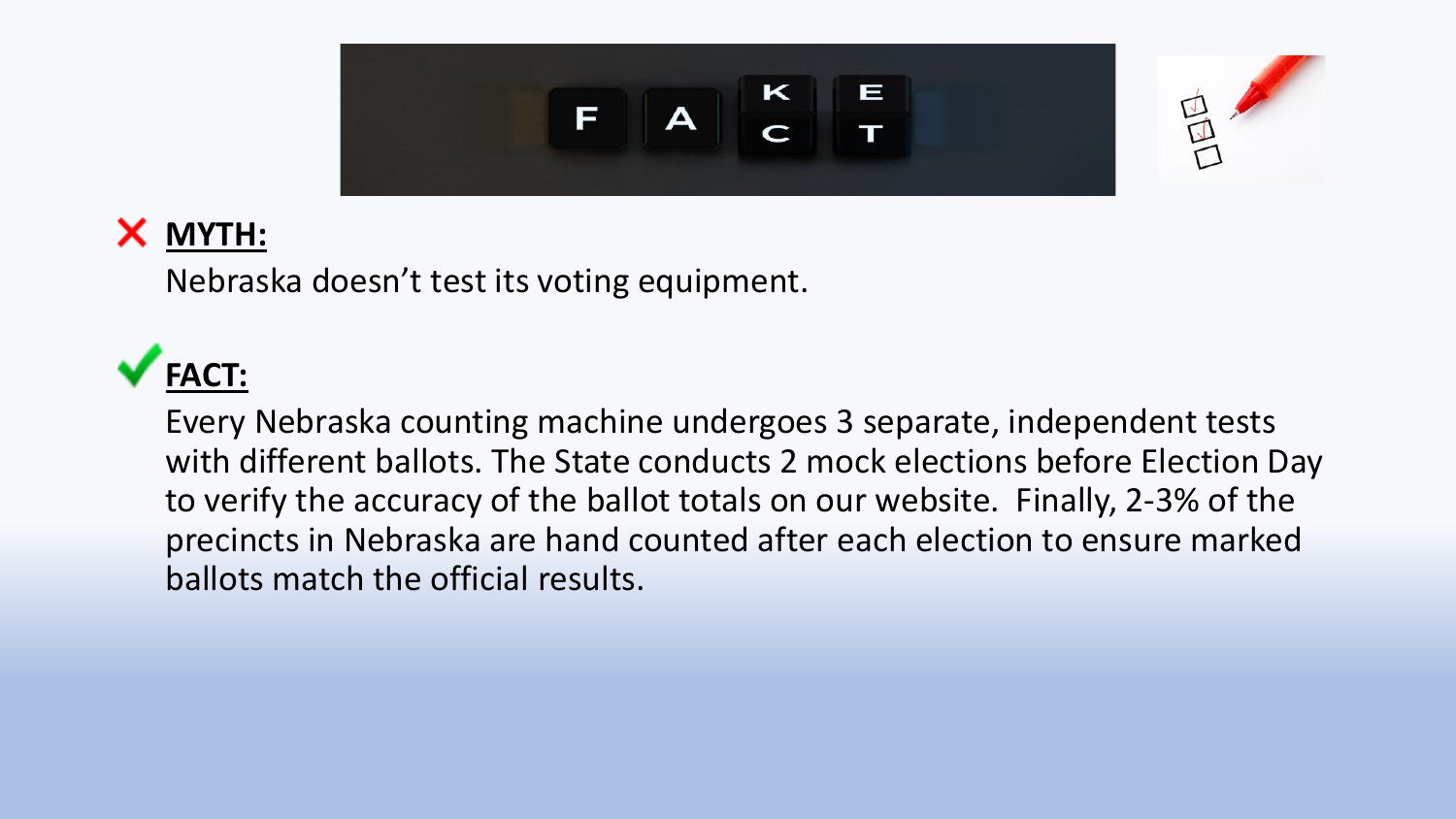

Eliminating all vote tabulation equipment and going back to hand counting will remove the potential for fraud in our election and will provide more accurate results.

# **FACT:**

Hand counting of ballots is statistically less accurate than a machine count and will add weeks or months to the counting process.

Hand counting encourages malicious actors to bribe, coerce, or infiltrate groups of poll workers tasked with hand counting the ballots.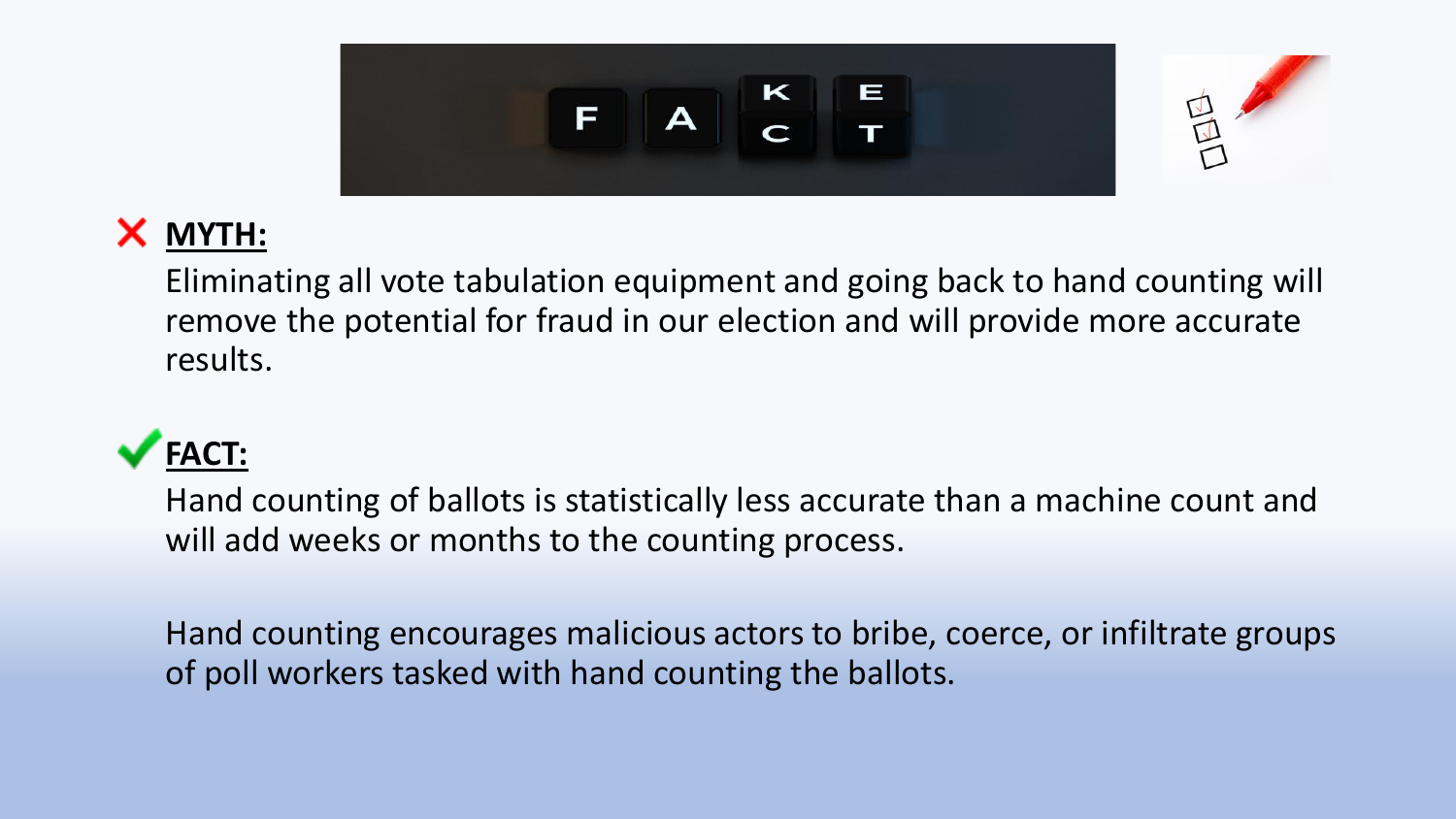

We don't know who the voters were for 4,001 votes that were counted.

# **FACT:**

**This claim is false**. It is not an apples-to-apples comparison. The claim is based on a comparison of voter registrations on Election Day with voter registrations as of January 1, 2021.

Counties do regular list maintenance and there are many changes that occur daily. For example, we have received 4,238 death records from NE DHHS that have a date of death within 2 months after the election.

We know who these voters are, and they could be found through a thorough examination of the poll books, early voter rolls, and provisional ballots – such an examination is not warranted.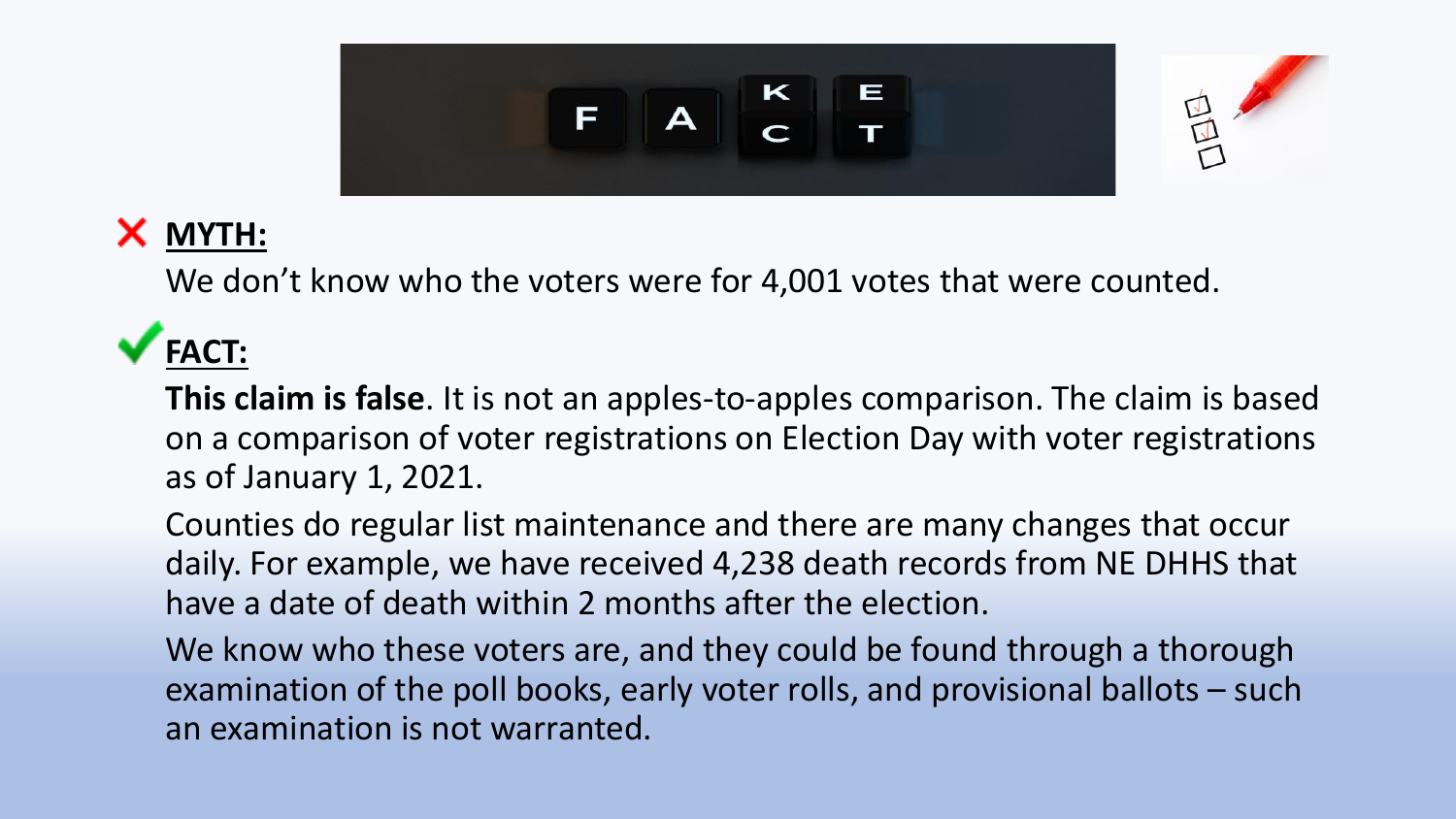

The ES&S contract prevents Nebraska from independently validating the hardware and software provided by ES&S and has a stipulation not to say anything negative about ES&S even if problems are found.

#### **FACT:**

The contract with ES&S requires penetration and vulnerability scans through an independent tester (the Department of Homeland Security or other agreed upon third party expert), and the reports can be reviewed by employees of the State with a need to know.

We can negatively discuss ES&S or their equipment all we want. However, we cannot make those scans public; such disclosure could be used by bad actors to disrupt our election systems and processes.

Among all critical infrastructure industries, it is a common practice, and a best practice, not to disclose results of penetration and vulnerability scans.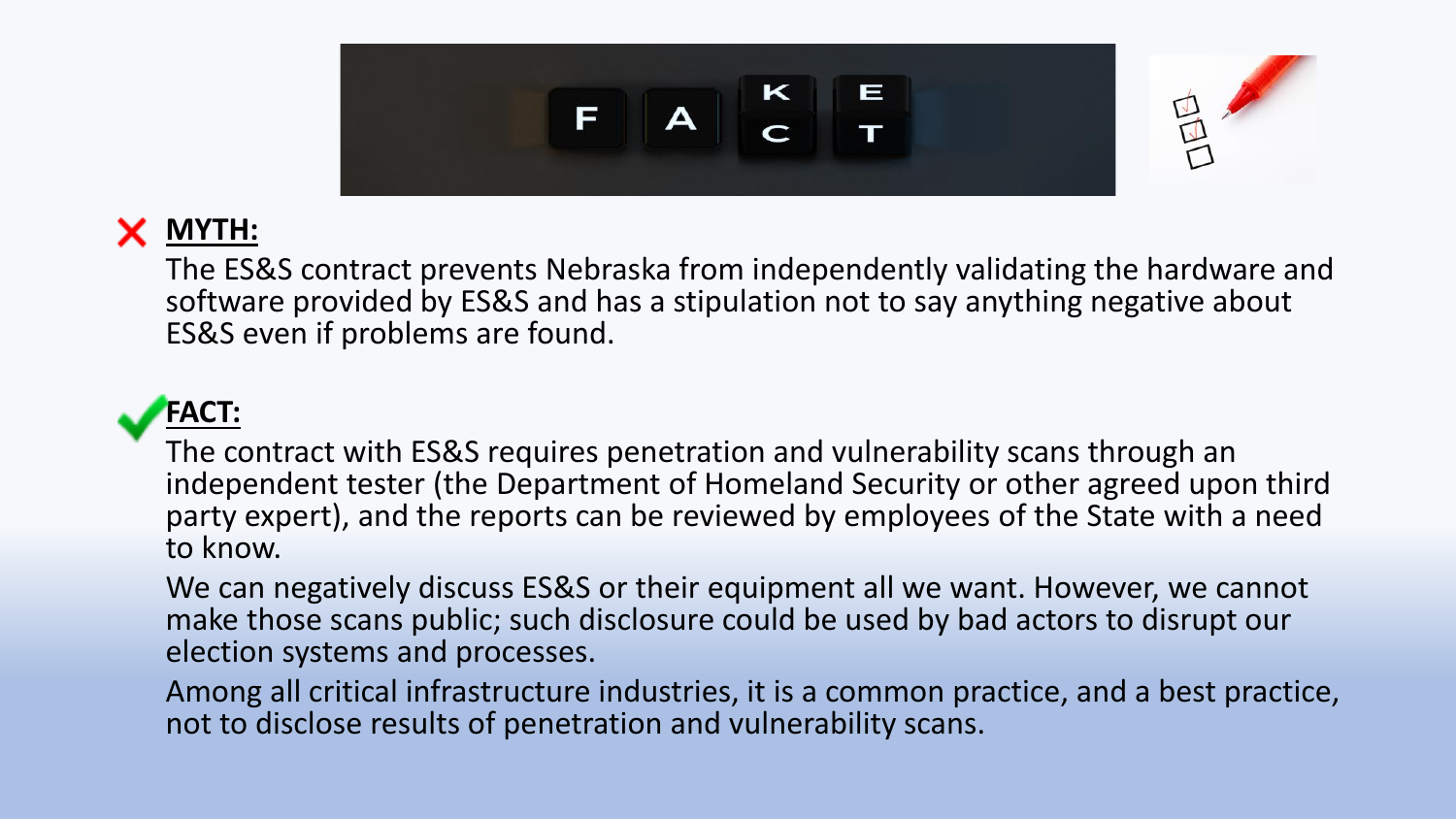

The Secretary of State has the authority to order a **"full forensic audit"** of the 2020 election; the Secretary of State has the authority to order **hand counting of ballots.**

# **FACT:**

**The Secretary of State has no such authority**. **The legislature would have to enact a law** providing for a "full forensic audit" and would have to **appropriate funding** for it. The amount of funding is unknown but is likely to cost millions of dollars and take one to two years to complete. Abandoning the ballot counting machines purchased by the state in 2019 and counting the ballots by hand also would require legislative action.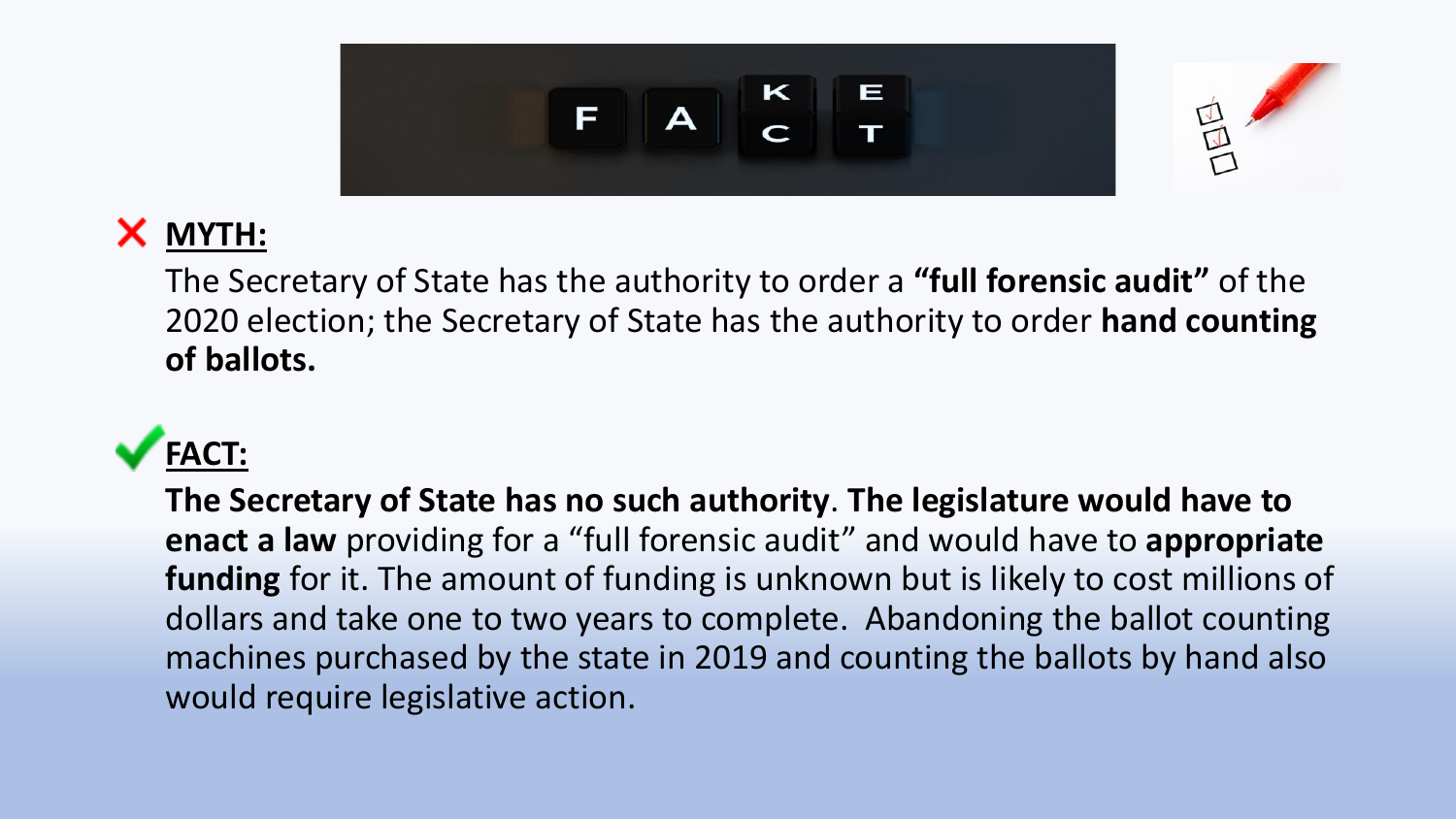



#### **Those demanding a full forensic audit have defined it as this:**



An Audit is a review of the Voting Process It is not just a recount of ballots that may be fraudulent

#### A Full Forensic Audit consists of a Review of:

- √ Physical Voting Artifacts such as paper ballots, envelopes, machine hardware/ writers.
- √ Non-physical Voting Artifacts such as scanned images, envelope images, machine software, network traffic and data and voting, counting and reporting processes.
- √ Physical Voter Verification through canvassing.
- $\checkmark$  Non-physical Voter Verification through review of the registration database and signature records.

**This would be a hand recount of the 966,00 ballots cast in the 2020 general election, an audit of all hardware, all software, and all procedures related to voter registration, balloting, counting, and reporting results.**